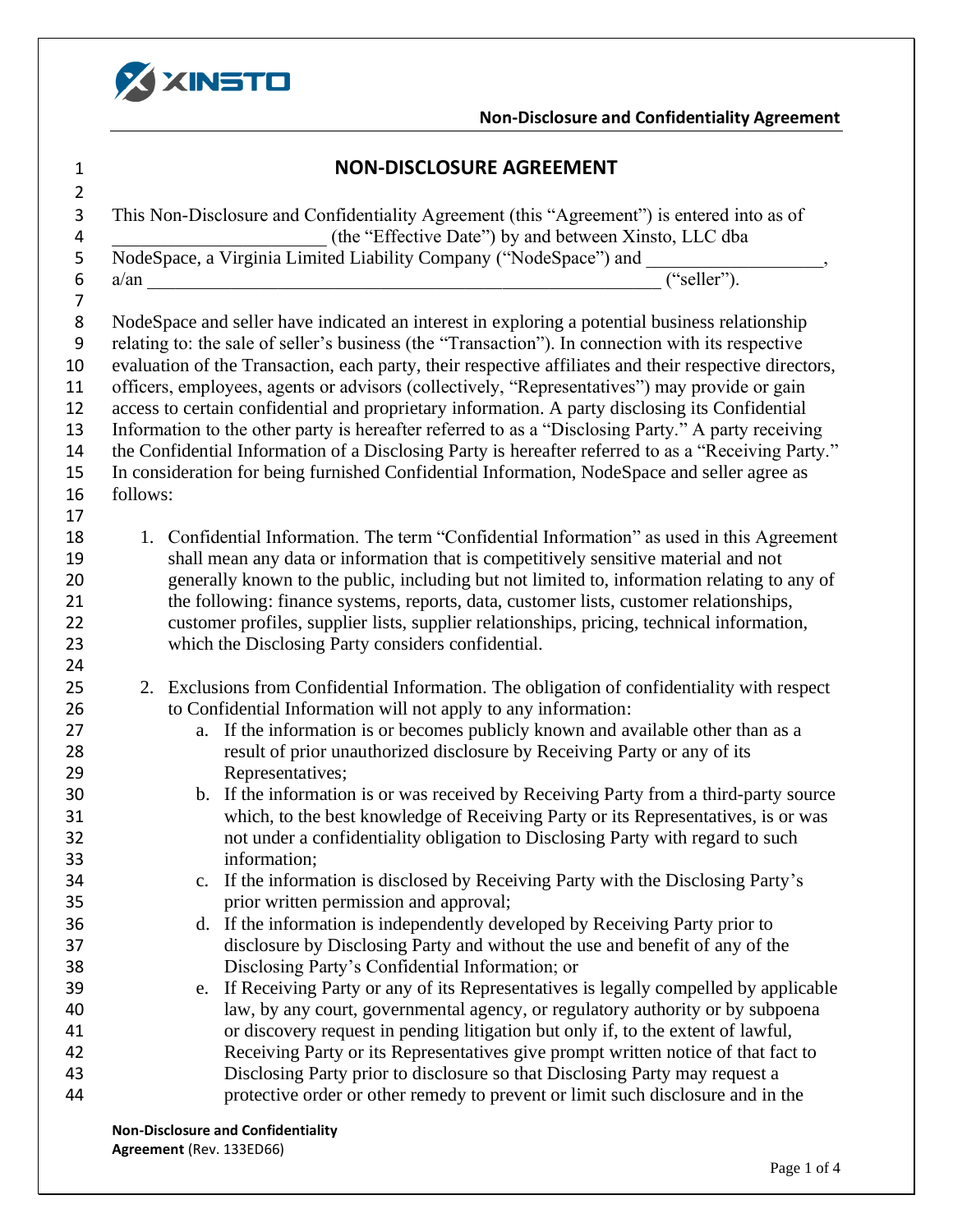

## **Non-Disclosure and Confidentiality Agreement**

| $\mathbf{1}$   | absence of such protective order or other remedy, Receiving Party or its                    |
|----------------|---------------------------------------------------------------------------------------------|
| $\overline{2}$ | Representatives may disclose only such portion of the Confidential Information              |
| $\mathbf{3}$   | which is legally obtained to disclose.                                                      |
| 4              |                                                                                             |
| 5              | 3. Obligation to Maintain Confidentiality. With respect to Confidential Information:        |
| 6              | a. Receiving Party and its Representatives agree to retain the Confidential                 |
| 7              | Information of the Disclosing Party in strict confidence, to protect the security,          |
| 8              | integrity and confidentiality of such information and to not permit unauthorized            |
| 9              | access to or unauthorized use, disclosure, publication or dissemination of                  |
| 10             | Confidential Information except in conformity of this Agreement;                            |
| 11             | b. Receiving Party and its Representatives shall adopt and/or maintain security             |
| 12             | processes and procedures to safeguard the confidentiality of all Confidential               |
| 13             | Information received by Disclosing Party using a reasonable degree of care, but             |
| 14             | not less than that degree of care used in safeguarding its own similar information          |
| 15             | or material;                                                                                |
| 16             | c. Upon the termination of this Agreement, Receiving Party will ensure that all             |
| 17             | documents, memoranda, notes and other writings or electronic records prepared               |
| 18             | by it that include or reflect any Confidential Information are returned or destroyed        |
| 19             | as directed by Disclosing Party;                                                            |
| 20             | If there is any unauthorized disclosure or loss of any of the Confidential<br>d.            |
| 21             | Information by Receiving Party or any of its Representatives, Receiving Party               |
| 22             | will promptly, at its own expense, notify Disclosing Party in writing and take all          |
| 23             | actions that may be necessary or reasonably requested by Disclosing Party to                |
| 24             | minimize any damages to the Disclosing Party or a third party as a result of the            |
| 25             | disclosure or loss; and                                                                     |
| 26             | The obligation not to disclose Confidential Information shall survive the<br>e.             |
| 27             | termination of this Agreement, and at no time will Receiving Party or any of its            |
| 28             | Representatives be permitted to disclose Confidential Information, except to the            |
| 29             | extent that such Confidential Information is excluded from the obligations of               |
| 30             | confidentiality under this Agreement pursuant to Paragraph 2 above.                         |
| 31             |                                                                                             |
| 32             | 4. Non-Disclosure of Transaction. Without Disclosing Party's prior written consent, neither |
| 33             | Receiving Party nor its Representatives shall disclose to any other person, except to the   |
| 34             | extent, the provisions of Paragraph 2 apply: (a) the fact that Confidential Information has |
| 35             | been made available to it or that it has inspected any portion of the Confidential          |
| 36             | Information; (b) the fact that Disclosing Party and Receiving Party are having discussions  |
| 37             | or negotiations concerning the Transaction; or $(c)$ any of the terms, conditions or other  |
| 38             | facts with respect to the Transaction.                                                      |
| 39             | 5. Representatives. Receiving Party will take reasonable steps to ensure that its           |
| 40             | Representatives adhere to the terms of this Agreement. Receiving Party will be              |
| 41             | responsible for any breach of this Agreement by any of its Representatives.                 |
| 42             |                                                                                             |
| 43             | 6. Disclaimer. There is no representation or warranty, express or implied, made by          |
| 44             | Disclosing Party as to the accuracy or completeness of any of its Confidential              |
| 45             | Information. Except for the matters set forth in this Agreement, neither party will be      |
|                | <b>Non-Disclosure and Confidentiality</b>                                                   |
|                | Agreement (Rev. 133ED66)                                                                    |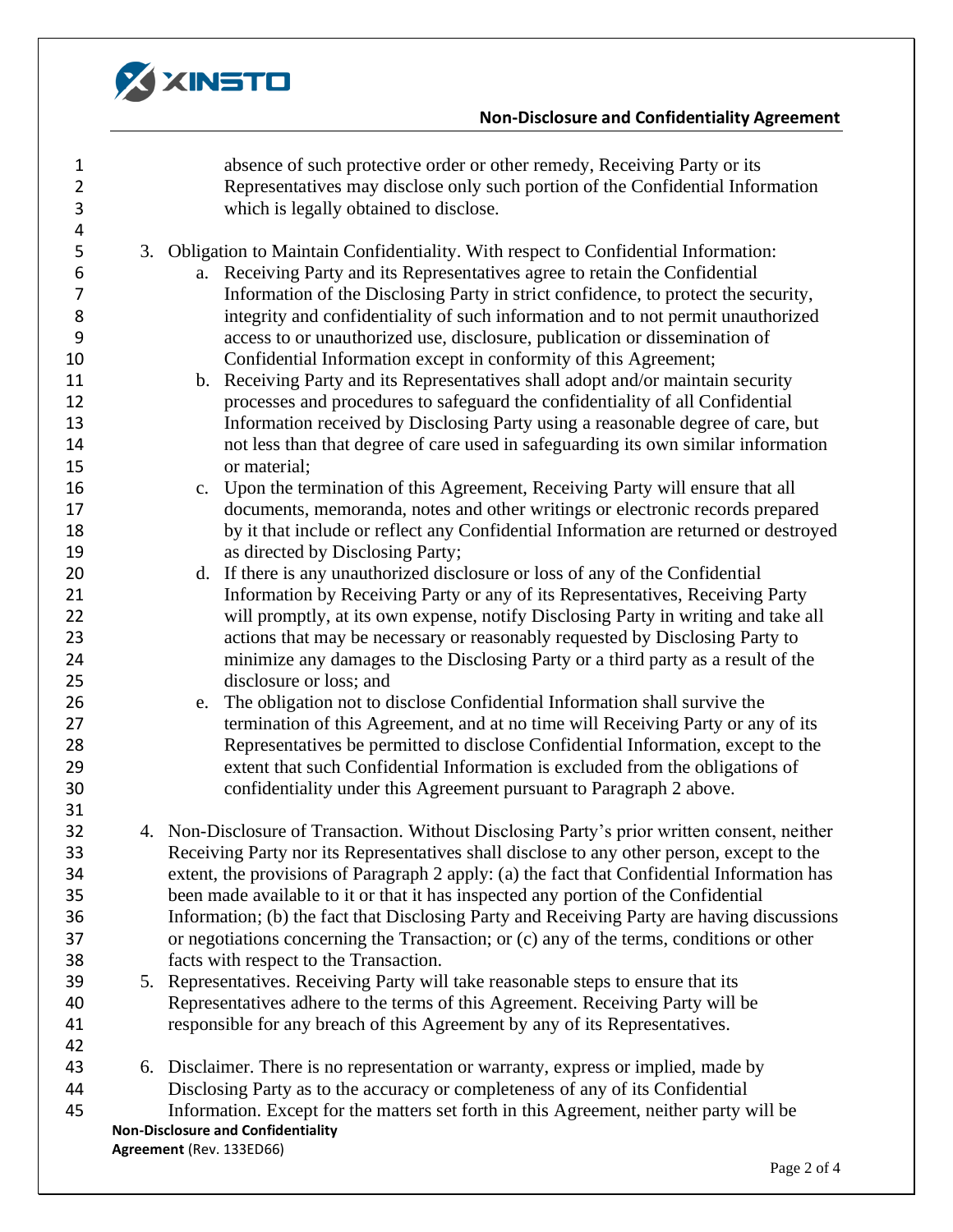

## **Non-Disclosure and Confidentiality Agreement**

| $\mathbf{1}$   |             | under any obligation with regard to the Transaction. Either party may, in its sole                                                                                                 |
|----------------|-------------|------------------------------------------------------------------------------------------------------------------------------------------------------------------------------------|
| $\overline{2}$ |             | discretion: (a) reject any proposals made by the other party or its Representatives with                                                                                           |
| 3              |             | respect to the Transaction; (b) terminate discussions and negotiations with the other party                                                                                        |
| 4              |             | or its Representatives at any time and for any reason or for no reason; and (c) change the                                                                                         |
| 5              |             | procedures relating to the consideration of the Transaction at any time without prior                                                                                              |
| 6              |             | notice to the other party.                                                                                                                                                         |
| $\overline{7}$ |             |                                                                                                                                                                                    |
| 8              |             | 7. Remedies. Each party agrees that use or disclosure of any Confidential Information in a                                                                                         |
| 9              |             | manner inconsistent with this Agreement will give rise to irreparable injury for which: (a)                                                                                        |
| 10             |             | money damages may not be a sufficient remedy for any breach of this Agreement by such                                                                                              |
| 11             |             | party; (b) the other party may be entitled to specific performance and injunction and other                                                                                        |
| 12             |             | equitable relief with respect to any such breach; (c) such remedies will not be the                                                                                                |
| 13             |             | exclusive remedies for any such breach, but will be in addition to all other remedies                                                                                              |
| 14             |             | available at law or in equity; and (d) in the event of litigation relating to this Agreement,                                                                                      |
| 15             |             | if a court of competent jurisdiction determines in a final non-appealable order that one                                                                                           |
| 16             |             | party, or any of its Representatives, has breached this Agreement, such party will be                                                                                              |
| 17             |             | liable for reasonable legal fees and expenses incurred by the other party in connection                                                                                            |
| 18             |             | with such litigation, including, but not limited to, any appeals.                                                                                                                  |
| 19             |             |                                                                                                                                                                                    |
| 20             |             | 8. Notices. All notices given under this Agreement must be in writing. A notice is effective                                                                                       |
| 21             |             | upon receipt and shall be sent via one of the following methods: delivery in person,                                                                                               |
| 22             |             | overnight courier service, certified or registered mail, postage prepaid, return receipt                                                                                           |
| 23             |             | requested, addressed to the party to be notified at the below address or by facsimile at the                                                                                       |
| 24             |             | below facsimile number or in the case of either party, to such other party, address or                                                                                             |
| 25             |             | facsimile number as such party may designate upon reasonable notice to the other party.                                                                                            |
| 26             |             |                                                                                                                                                                                    |
| 27             | Xinsto, LLC |                                                                                                                                                                                    |
| 28             |             | Travis Newton, Owner                                                                                                                                                               |
| 29             |             | 8545 Crestwicke Ln                                                                                                                                                                 |
| 30             |             | Quinton, VA 23141                                                                                                                                                                  |
| 31             |             | Phone number: (800) 304-0345 x700                                                                                                                                                  |
| 32             |             | Fax number: NONE                                                                                                                                                                   |
| 33             |             | Email address: Travis.Newton@xinsto.com                                                                                                                                            |
| 34             |             |                                                                                                                                                                                    |
| 35             |             |                                                                                                                                                                                    |
| 36             |             | <u> 1989 - Johann John Stone, mars eta biztanleria (h. 1982).</u>                                                                                                                  |
| 37             |             |                                                                                                                                                                                    |
| 38             |             |                                                                                                                                                                                    |
| 39             |             |                                                                                                                                                                                    |
| 40             |             |                                                                                                                                                                                    |
| 41             |             |                                                                                                                                                                                    |
| 42<br>43<br>44 | 9.          | Termination. This Agreement will terminate on the earlier of: (a) the written agreement<br>of the parties to terminate this Agreement; (b) the consummation of the Transaction; or |
|                |             |                                                                                                                                                                                    |

**Non-Disclosure and Confidentiality Agreement** (Rev. 133ED66)